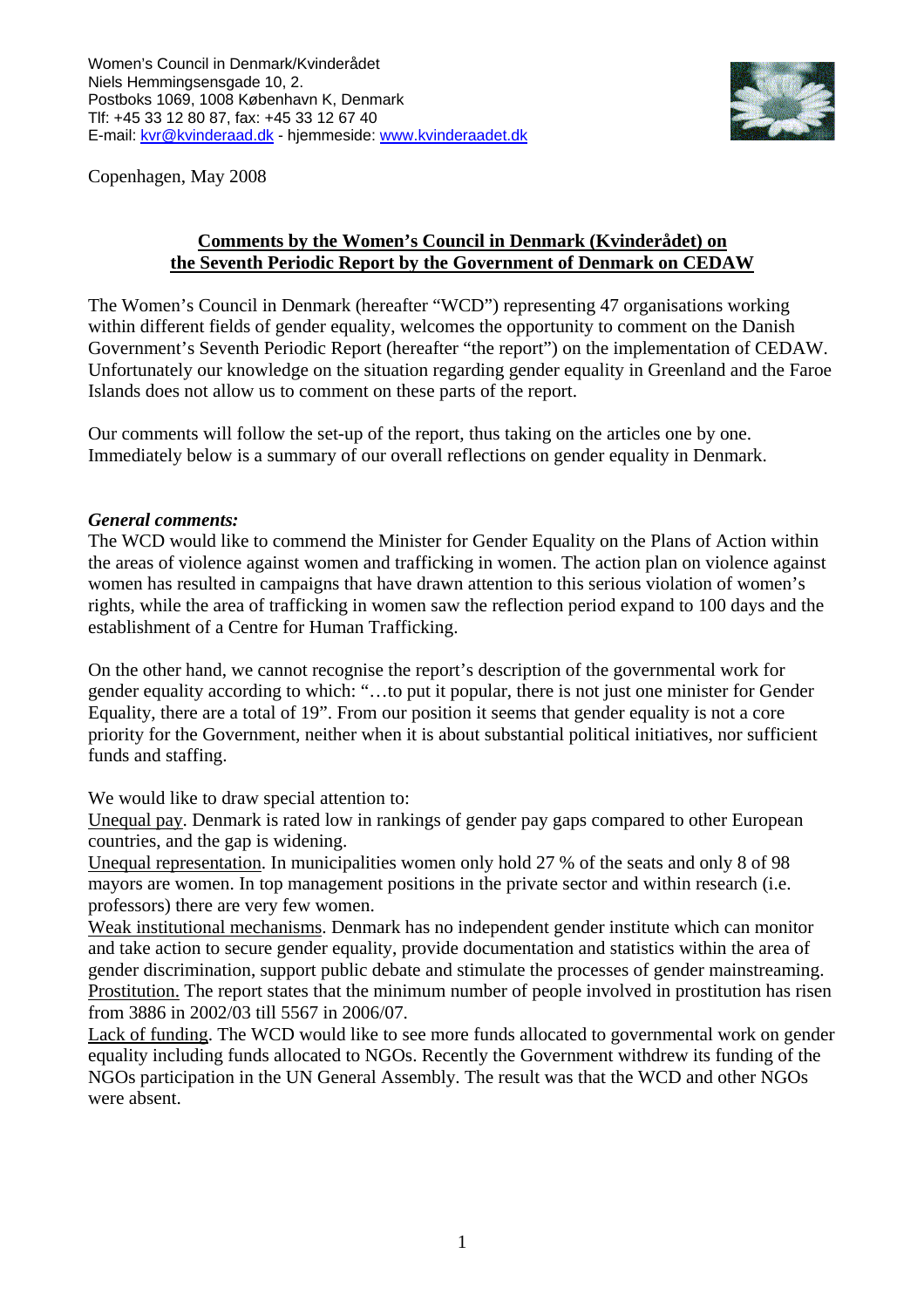

### *Comments by article:*

### **Article 2: Constitution and Legislation**.

As stated in the comments of the WCD to the fifth and sixth periodic report, equal opportunities between women and men are not secured by the Danish Constitution. WCD has suggested that equal opportunities between women and men be incorporated into the Constitution in order to emphasise that the area is one of the fundamental principles of Danish society. The WCD strongly regrets the fact that the CEDAW is not incorporated into Danish legislation. The incorporation of CEDAW would be a signal to society in general and women in particular of a strong commitment to women's rights and gender equality.

The WCD is of the opinion that Denmark has not fully implemented the EU directive on equal treatment of women and men as regards the question of an independent gender institution.

#### **Article 3: National Policy**.

The gender equality board. We support the equal access to a complaint board for all grounds of discrimination be it gender, age, disability, ethnic origin, religion or belief or sexual orientation. However, we are not convinced that the establishment of one common complaint board will serve the area of gender discrimination well. The proposed set up of the new general complaint board does not secure that the complaint board can take action on its own, as the funding will not allow for an acceptable number of staff nor sufficient visibility of the complaint board.

Women's studies and gender studies. Whereas gender studies is a dynamic research discipline that is often on the forefront of theoretical and methodological developments as well as providing a vital knowledge base for gender equality policy making, the institutional framework is very weak. Most Danish universities do not have strong gender studies centres, if any at all. Moreover, there are no Master or Ph.D. degree programmes in gender studies, thus making the recruitment of new generations of gender researchers difficult. The Co-ordination for Gender Studies, which was previously financed by the Ministry of Science, Technology and Innovation, is now housed and financed by the University of Copenhagen, which means that most of its activities are focused on local issues. The Co-ordination is staffed with one assistant professor, who also undertakes research and teaching obligations in addition to the co-ordination tasks. The role as a unifying institution is thus difficult to fulfil. WCD would like to point to the following areas of intervention: firstly, reestablishment of a national co-ordination for gender studies. Secondly, development of a master degree program in gender studies. Thirdly, allocation of resources for a national research programme in gender equality.

NGOs. The allocation of support to the WCD has not been adjusted since 2005, which means that the value of the allocation is decreasing year by year. Moreover, the Ministry of Foreign Affairs has withdrawn its financial support to all organisations participating in the official delegation to the UN General Assembly. Thus the participation of the WCD in international work has suffered a severe setback, and the official Danish delegation to the UN General Assembly is without NGO expertise on gender issues.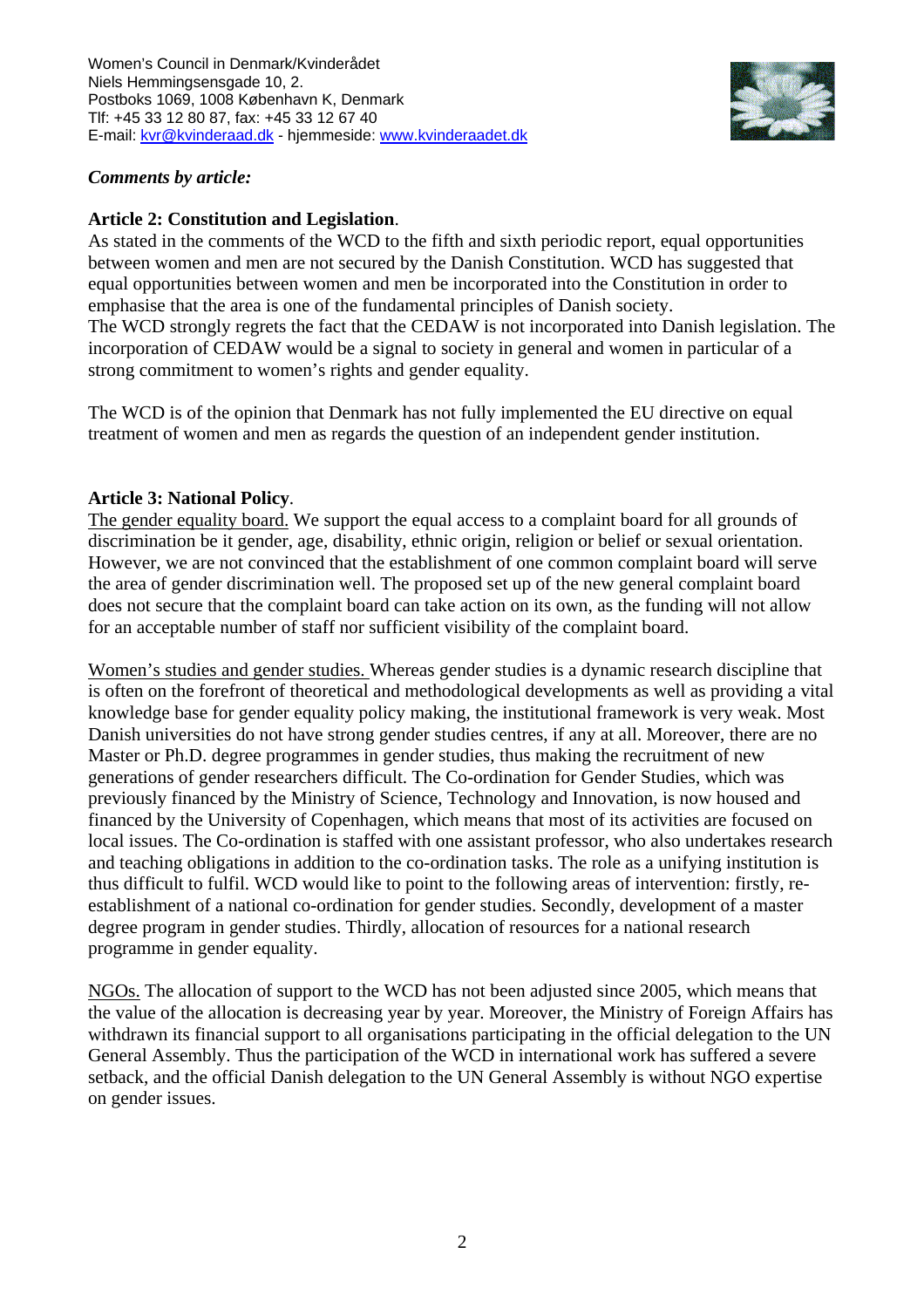

### **Article 5: Priorities. Sex Role Stereotyping and Prejudice**

Gender mainstreaming*.* As specified in the report the gender mainstreaming strategy has been implemented in all ministries, but as it is likewise stated, no action plan has been formulated for the at municipality level (p. 20).

As mentioned in the report all public authorities and municipalities are required to draw up a report on gender equality every two years (p. 8) to be submitted to the Minister for Gender Equality. Unfortunately no mention of the reported results of the municipalities is given in the report to the CEDAW committee. As the WCD finds the reported figures on the advancement of gender mainstreaming in the municipalities highly alarming, not least seen in relation to section 4 of the Act on Gender Equality (cited p. 8 under art. 3) we would like to draw the committee's attention to some of the findings (Deloitte, "Ligestillingsredegørelser for kommuner, regioner og stat 2007", 2008):

- In relation to gender mainstreaming at municipality level only 6% of the municipalities have a concerted strategy for working with gender mainstreaming, 7% of municipalities have a strategy in the making while 76% do not have a strategy and 9% answer that they do not know. - When asked to what extent they are mainstreaming new initiatives (i.e. communication, political decisions, campaigns) 71 municipalities – of a total of  $98$  – answer that they do not. 20 municipalities have not answered or do not know, 7 municipalities are mainstreaming some initiatives, while not a single municipality state that most new initiatives are being gender mainstreamed.

Reasons for this poor performance could be found in the fact that only 2 municipalities have initiated initiatives to bring skills and knowledge on gender mainstreaming to their employees, while the rest, 96 municipalities, have indicated that there have been no training, or have not answered.

With only 2 municipalities having initiated initiatives to the building of competencies among staff in the subject matter it seems easy to understand why municipalities score so low. The report states "… municipalities are responsible for the work to promote gender equality within their own field" (p. 18). The question seems to be if they are capable of doing it. The figures from the municipalities clearly show that the staffs are not. A concerted effort headed by the Minister for Gender Equality to bring gender mainstreaming to the forefront at municipality level has to be initiated.

#### **Article 6: Special issues, Trafficking and Code of Conduct**

Prostitution. 2005 saw the government release its action plan "A new Life" (Et andet liv) for interventions in the field of prostitution. The plan outlined multiple negative social, psychological and physical consequences of being in prostitution. Likewise the stigma and the reasons for staying in prostitution were outlined. It would suit the Minister for Welfare and Gender Equality if she used the report to voice the negative consequences prostitution have on the women to the Danish men who buy sex, thereby letting them know which harm they induce on the women.

Regrettably, in the public and governmental sphere prostitution is nearly only dealt with when trafficking is on the agenda. Very little attention is given to the Danish women in prostitution. Likewise, the demand side question – and thereby the customers - has a tendency to disappear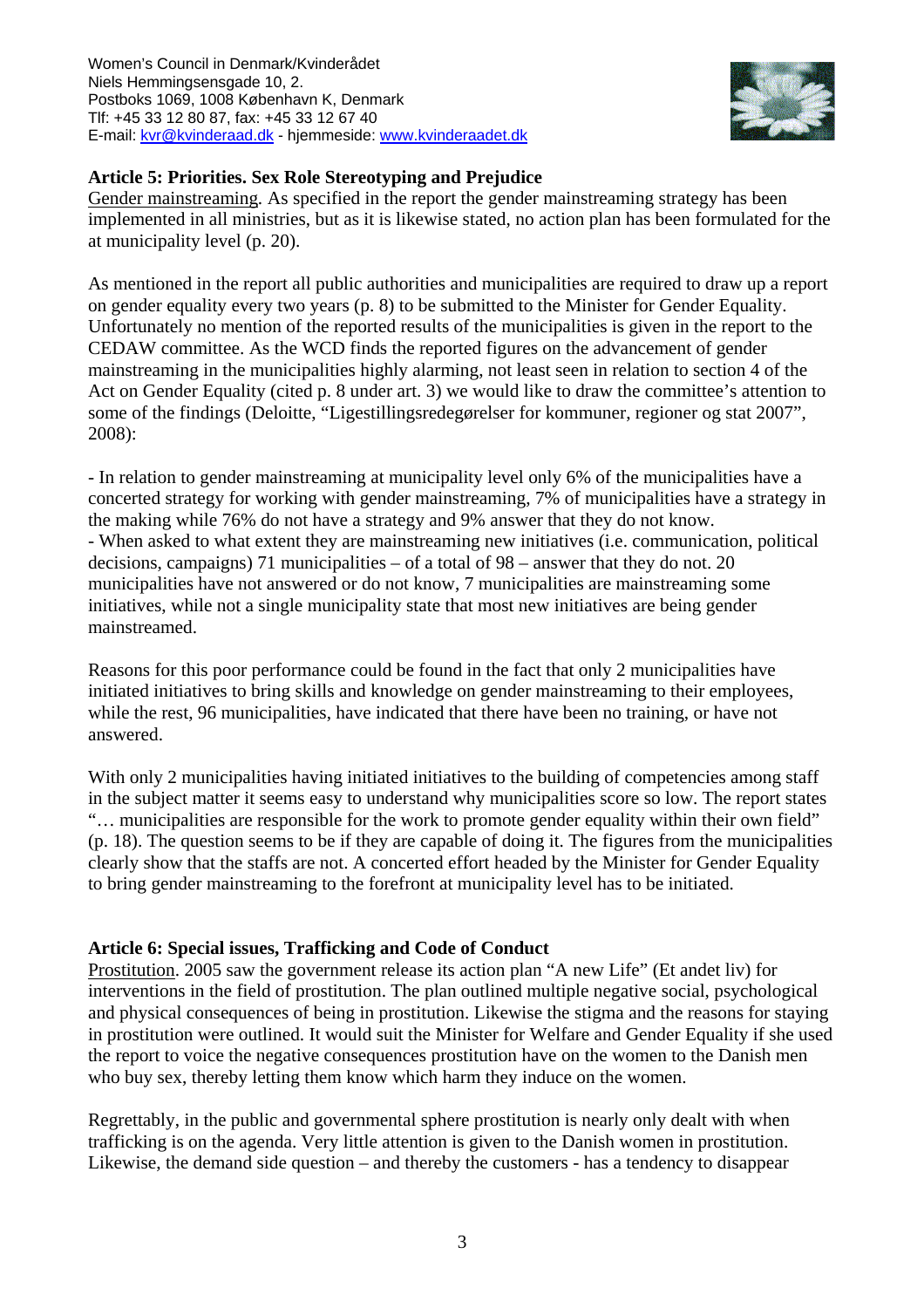

in the discussions. The WCD would like to see Denmark follow the example of Sweden, and soon Norway, by making it a criminal act to purchase sexual services. Needless to say, such a law should go hand in hand with offers in relation to social services, debt relief, education and creation of job opportunities into the labour market. The most substantial study on the subject matter in Denmark based on interviews with prostitutes - shows that most of the prostitutes come from lower segments of society with only little education. Debt and economic problems are stated as some of the main reasons for women to enter into prostitution. WCD would like to see these women receiving appropriate support and not be used to cater for the needs of other people.

Figures suggest that the outreach work and offers for women who want to leave prostitution might be understaffed and/or under funded. As the report mentions, in 2007 26 women were referred to a psychologist, a number which suggests that much more could be done. Also the estimated minimum number of people involved in prostitution has seen a raise from 3886 in 2002/3 to 5567 in only four years. These figures indicate the need for attention by the Competence Centre for Prostitution, as it is stated in the report that the Centre should "play a key role in the combat of prostitution" (p. 21).

Regrettably, the government report to the CEDAW committee does not mention the existence of a circular on the issue of the use of prostitutes by persons with disabilities. This circular gives the State the bizarre role of a pimp, as it gives staff working with persons with disabilities the right to call for and make arrangements with prostitutes and further help with the logistics. The WCD obviously recognises the sexual needs of disabled persons but can in no way support the circular. Having one disadvantaged group to serve and cater for the needs of another disadvantaged group seems cruel. Furthermore it puts the sexual needs of persons with disabilities above the work towards gender equality.

# Trafficking in Women.

- The nationwide information campaigns of the former action plan targeted at the potential customers (p. 25, third bullet) have to our knowledge resulted in neither a decrease on the demand side nor a decrease of trafficked women into Denmark.

- One of the action areas of the new action plan is likewise "preventing human trafficking by limiting demand" (p. 25, third bullet at the bottom). The WCD hopes that this campaign will prove successful, but fears that there will be an increase in the demand for trafficked women as Norway is on the way with a ban on the purchase of sexual services like the ban already existing in Sweden. This alongside the steady increase in the number of prostituted women in Denmark could lead to Denmark ending up as "the brothel of Scandinavia".

- Commending the extended reflection period, the WCD regrets that this is only given to women who decide to co-operate with the authorities to return voluntarily to the country of origin. Women who are scared to return to their home countries should not be sent out of Denmark and should not be refused the 100 days of reflection during which they could have received appropriate medical care and other services. We should not forget that it is Danish citizens who have bought the women for sexual purposes and in the first place made the demand which have lead to the women being trafficked.

- As a society we have the duty to help trafficked women regardless of whether they dare to return to their home countries or not. The WCD would like to see victims of trafficking receiving residence permits on grounds of trafficking.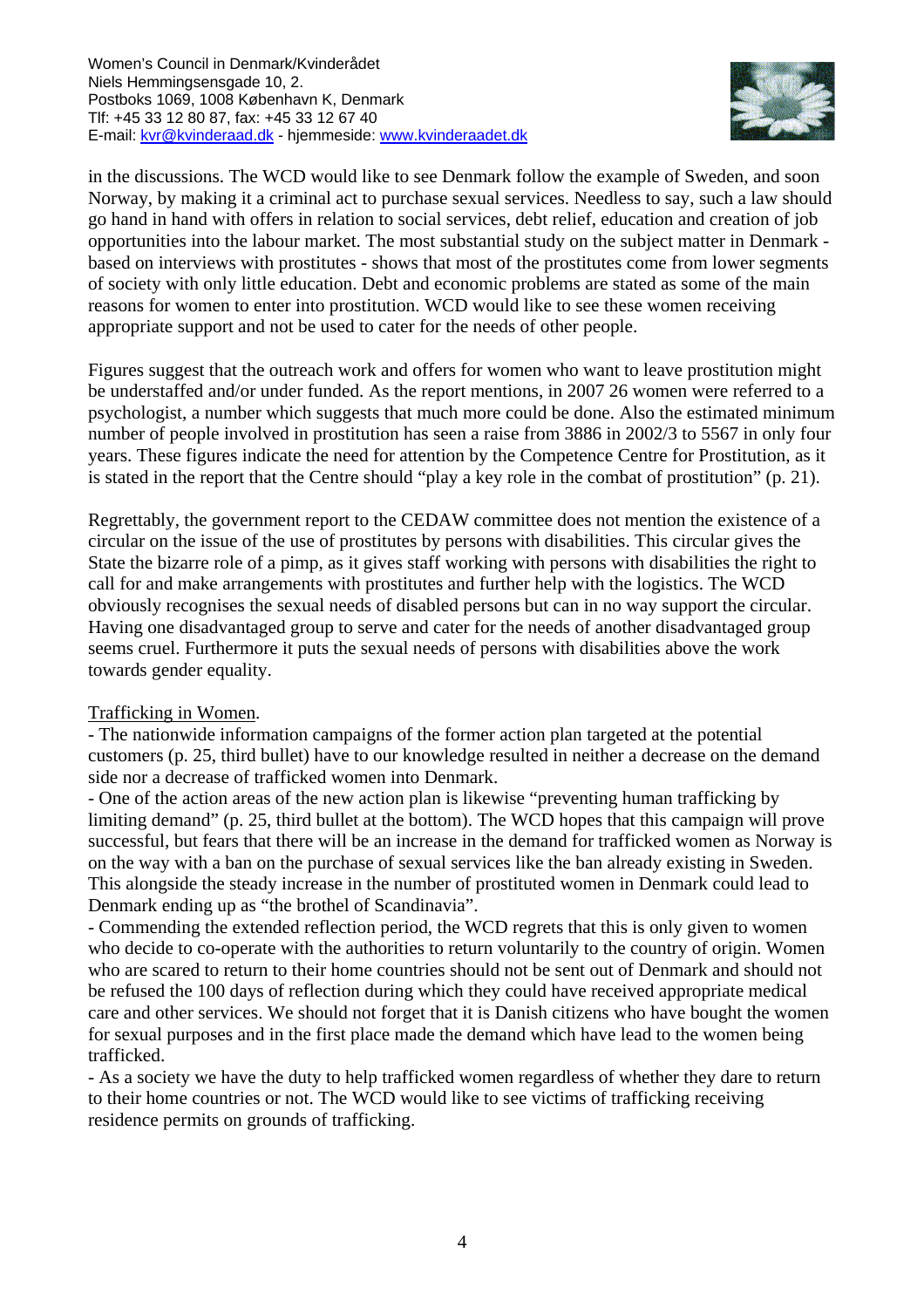

- The issue of compensation is not dealt with in the Danish action plan. Only very few and small compensations have been given to victims of trafficking.

- As stated in the report, more attention has been given to the area by the National Commissioner of Police through a new strategy for reinforced police action. However, in a recent documentary on Danish National Television (DR1, "Prostitutionens bagmænd", 19. May 2008) it became evident how expectations did not seem to meet reality. The expected 5-15 police officers working on the issue of trafficking in each of the 12 police districts have in real life transformed to as little as 2. In the same documentary an anonymous police officer was cited for saying that police basically had given up on traffickers from Eastern Europe.

### **Article 7: Political Rights and Participation**

Women in local politics. As stated in the report the proportion of women in local politics has remained unchanged at 27% from the election in 2001 to 2005. In fact the proportion of women in local politics has barely changed since 1989, when it stood at 26%. The proportion of female mayors has been declining since 1997 coming down to as little as 8% today. The WCD had hoped for a more concerted effort from the Minister of Gender Equality on the occasion of the  $100<sup>th</sup>$  year of women's right to vote in elections for local governments. Renewal of a leaflet distributed at the last local government elections, which did not see more women in local politics, is fine, but for things to move further it should be backed by local meetings and gatherings which the Minister could have catered for. Extra funding to make it possible to celebrate the 100<sup>th</sup> anniversary as well as a massive effort to move things forward should have been secured.

It is stated that "focus is to be moved from the barriers to the good examples that everybody can learn from" (p. 30). In this regard it is important to mention that just because focus is moved the barriers are still there. It is important to know and recognise the barriers so they can be dealt with and this can go hand in hand with a focus on the good examples.

Both in regards to the poor representation of women and the general lack of focus on gender mainstreaming (refer to article 5 on gender mainstreaming) municipalities ought to be an area of concern and developments in these areas should be followed very closely.

# **Article 8: Representing government. Women Ambassadors.**

Having initiatives in the Ministry of Foreign Affairs such as a mentorship programme for female employees with management (senior level) potential (p. 33) seems a good idea, as long as it goes hand in hand with initiatives for senior management to better its abilities to see and promote all the talented female employees.

# **Article 9: Citizenship**

A foreign woman exposed to violence from her husband risks to be expelled from Denmark if she leaves her husband. If the woman has a residence permit on the grounds of marriage and has lived in Denmark less than 7 years, she cannot be sure to have her residence permit extended, despite of the fact that there is a dispensation in the Act on Aliens regarding women who are victims of violence (§19 article 8). She has to live up to certain criteria to obtain permission to stay. She must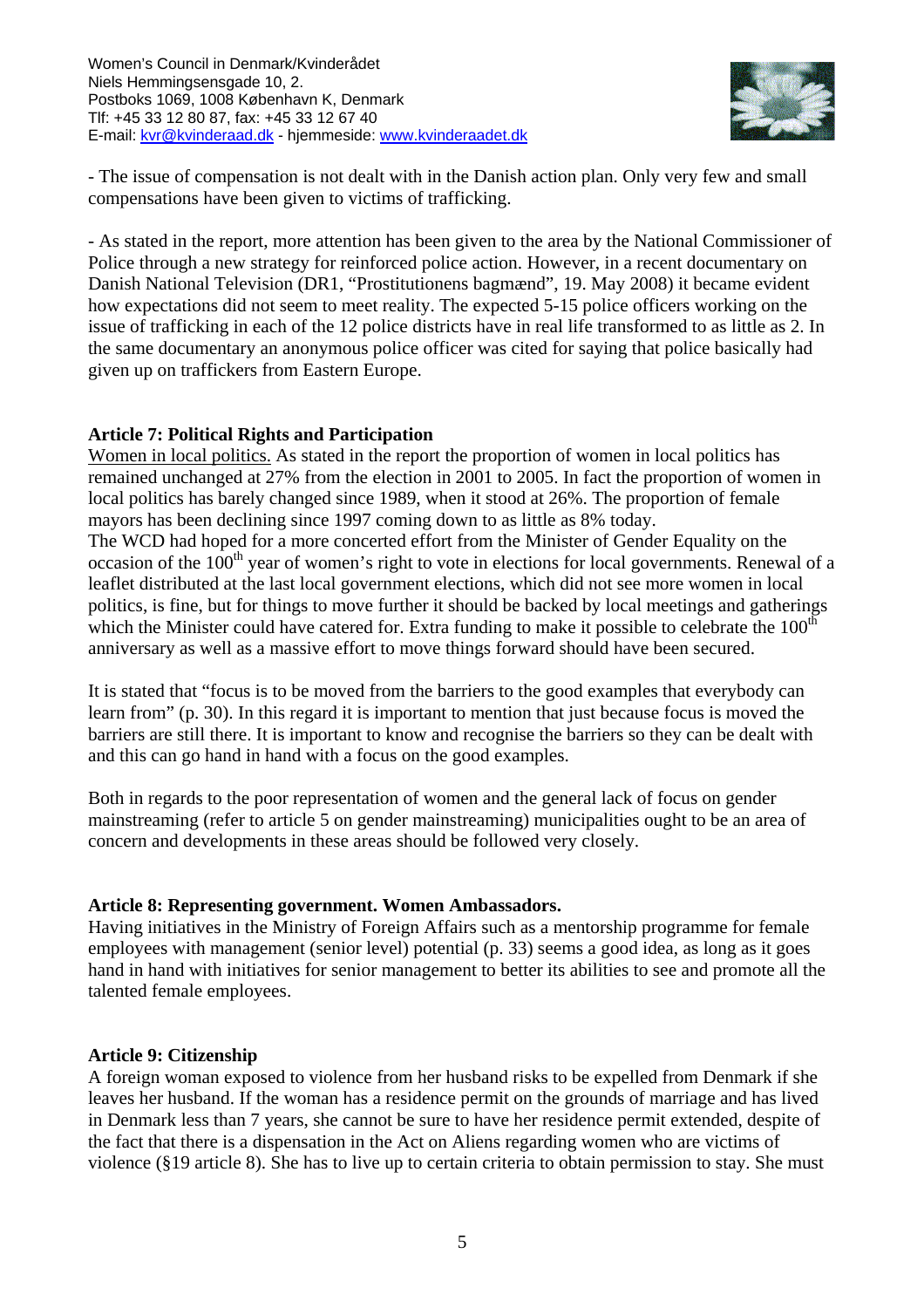

be able to document the violence, she must prove her connection to Denmark and it must be substantiated that it is dangerous for her to return to her country of origin. For several women this means that they are caught in a choice between violence and expulsion. Amnesty International, Denmark, documented in a report (Vold eller Udvisning, 2006) that from 1998 to 2004 only 103 of 253 women had their permission of residence extended.

We regret that the report does not include statistics on this issue.

The WCD will underline that it is a duty for the Danish government to protect all women exposed to violence, including foreign women living in Denmark.

### **Article 10: Access to education**.

Within all areas of education there is a serious need to mainstream the gender perspective. We would like to see the Minister of Gender Equality take action on this issue in cooperation with the Minister of Education. This action could be in the form of a survey covering the whole area of education with the aim of mapping where and how the gender perspective is best integrated in the educational system. We need knowledge more than single short time projects.

The WCD commends the detailed documentation on gender in relation to the universities. Regrettably, the figures still show a very slow development towards gender equality. The WCD would like to point at five possible areas for intervention. Firstly, allocating more funds for research projects led by outstanding female researchers. Importance must be paid to embed such projects at the university setting at the end of the programme. Secondly, targets and timeframes regarding female occupation of a specified percentage of professorships must be stated in the contract of each university. Thirdly, creation of more professorships in female dominated areas is needed. Fourthly, competitive appointments with regard to professorships on all levels should be ensured. Fifthly, resources to support the local gender equality initiatives at the universities should be allocated.

Outstanding female researchers are not valued in the way they ought to be. Recently, the Minister of Science gave his 'special science award' to seven elite researchers, none of them women. This was 'same procedure as last year', where 5 of 5 award winners were men.

# **Article 11: The Situation in the Labour Market**.

Unemployment rate. More women than men are unemployed regardless of the booming economy. Among unskilled women the difference is 100 % (women 6 % men 3 %). This is a structural matter that must be solved.

The Government has recently passed a bill which limits the access to supplementary unemployment benefit. Unskilled women constitute a large part of those being affected.

As long as the employers do not offer full time jobs, this will result in lower income and pensions for women employees.

The gender segregated labour market and the pay differentials. Denmark is ranked low both in international and EU rankings on gender pay gaps, and the gender pay gap in Denmark is widening in spite of a huge number of seminars, reports, surveys, meetings etc. on this issue.

It is a fact that female dominated jobs are valuated lower than male dominated. The inequality is obvious both across sectors and within sectors. Women working in the health, social services and other service sectors are paid less than men working in jobs with comparable levels of education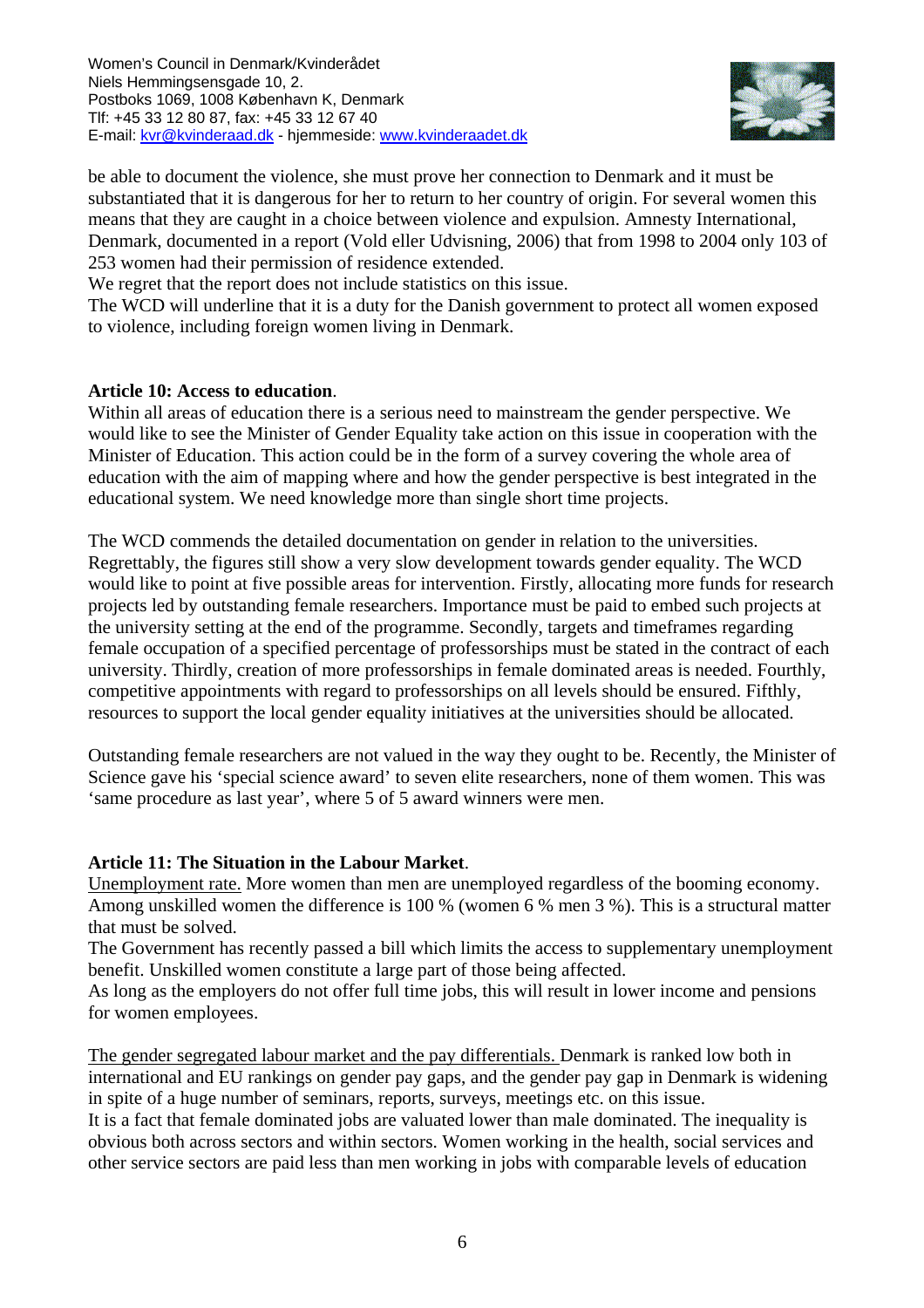

and responsibility. This indicates that a core problem is to meet the principle of equal pay for work of equal value.

But unequal pay is not limited to certain parts of the labour market. As stated in the report the gender segregated labour market plays a critical role in this connection. The WCD supports initiatives to break down the gender segregation through campaigns and guidance in schools. However, the Government has itself removed a very important tool that could be extremely useful in the efforts to bridge the gender pay gap; in 2003 Parliament abolished the former Government's bill regarding gender disaggregated wages statistics. This means that now only big companies are obliged to produce gender disaggregated statistics and few employees are included due to the fact that the Danish labour market is characterised by many small and medium sized companies.

The Government and the municipalities have an important role to play as employers. They have the opportunity to be in the forefront in the effort to narrow the gender pay gap. Until now we have seen very little action in this regard.

Maternity, paternity and parental leave. The report shows clearly the imbalanced share of the parental leave. This leaves women as less attractive employees than men from the perspective of the employer. The state equalisation scheme in connection with childbirth introduced in 2006 was a step forward, but has not solved the problem. The WCD would like to see a model like that of Iceland, with a more equal share of the leave i.e. an independent right of fathers to at least 3 months of paternity leave.

Gender mainstreaming within the National Board of Industrial Injuries. Research in the field of gender differences in reactions upon the borderless work should be further developed.

Women Entrepreneurs. Today, women make up 25 % of all people who are self-employed. However, if one looks specifically at women under the age of 30 they make up only 1.5 % of the self-employed. Women start up their own business later than men and account for only 10 % of the growth-entrepreneurs.

The Government has decided not to implement special measures to support women when they attempt to set up their own business. A number of courses targeted at female entrepreneurs have been closed down or are no longer offered.

One of the major problems for younger women is that there is no proper maternity scheme for selfemployed women. They can either take full or half maternity leave on a public scheme and get paid the equivalent of unemployment benefit. Self-employed women need special terms for maternity leave. It is not possible for them to close down their business completely during periods of leave. Hence they need flexible arrangements.

Another important problem is access to resources. There are no specific loans available for female entrepreneurs. A survey from year 2000 concluded that it was not a case of discrimination when women had their loan requests turned down more often than men. Men got the loans because they could offer better security in the form of property. In other words, women's lack of access to economic resources hampers their chances of being able to set up a business.

There is a need to undertake research into what drives and motivates female entrepreneurs and selfemployed women. In Denmark a lot of emphasis is put on growth and innovation, and it seems strange that there is no research that attempts to explain why women do not work in accordance with traditional concepts of growth.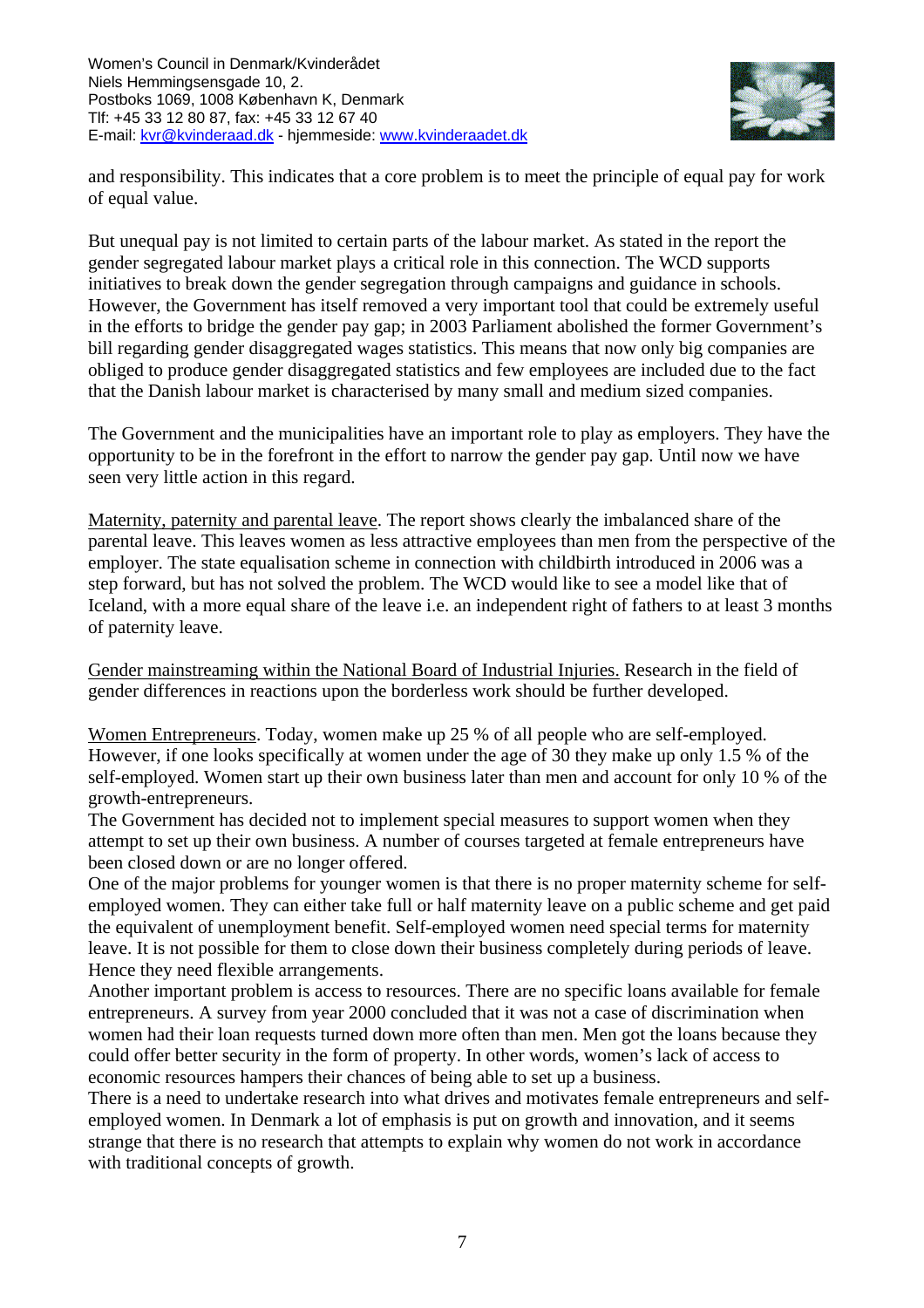

Women in Management. In an effort to boost the depressing statistics on women in management, every year sees a new time consuming initiative be it camps, charters, set up of networks, appointment of ambassadors, mentor programmes etc. as described in the report. However, the statistics on women in management are still depressing and much lower than expectations should be. According to EUROSTAT Denmark ranks among the EU countries close to bottom in statistics regarding women in top management.

The WCD finds that time has come to use quotas as the mean to start moving ahead towards using the skills and knowledge of both women and men. Initiatives like the ones mentioned above are fine, sadly they have not proven successful or are simply too slow.

Quotas are not about giving women preferential treatment; quotas are about giving women and men equal opportunities.

Women's Pension Entitlements in Denmark. Women face difficulties in reaching the same level of pension payments as men on a similar educational level. Different and well-known factors are at work here. These are amongst others; the lack of equal pay is reflected in one's pension savings; women are unemployed more often than men, and as unemployed no funds are paid to one's labour market pension scheme; and women take the majority of maternity/parental leave.

### **Article 12: Health**.

Violence against Women. The two National Action Plans aimed at combating violence against women are indeed a big step forward. However, WCD finds the aim of the action plans too narrow. The focus of the action plans is domestic violence, but from our perspective violence against women includes many sorts of violence, i.e. domestic violence, rape, violence against prostitutes, violence at the work place etc.

It is of great importance that the many initiatives resulting from the action plans become permanent. National campaigns and special projects are very useful in order to raise awareness and develop methods. The municipalities, however, are the key actors as regards social services to victims of violence including children, and a more comprehensive support requires allocation of additional funding.

We will emphasize the need for free access to long-term psychological treatment for both women and their children, whether or not they are in contact with a shelter.

We call for more research regarding the long-term psychological effects of physical and mental violence.

We would like to see much more effort in the area of primary prevention of violence. This should be seen in the context of gender mainstreaming the educational system, the health system and the social service system.

# **Article 16: Marriage and Family Relations**

WCD considers forced marriages a severe violation of human rights. Forced marriages are not legal, and we support the aim of the national action plan: to combat forced marriages. Police efforts to